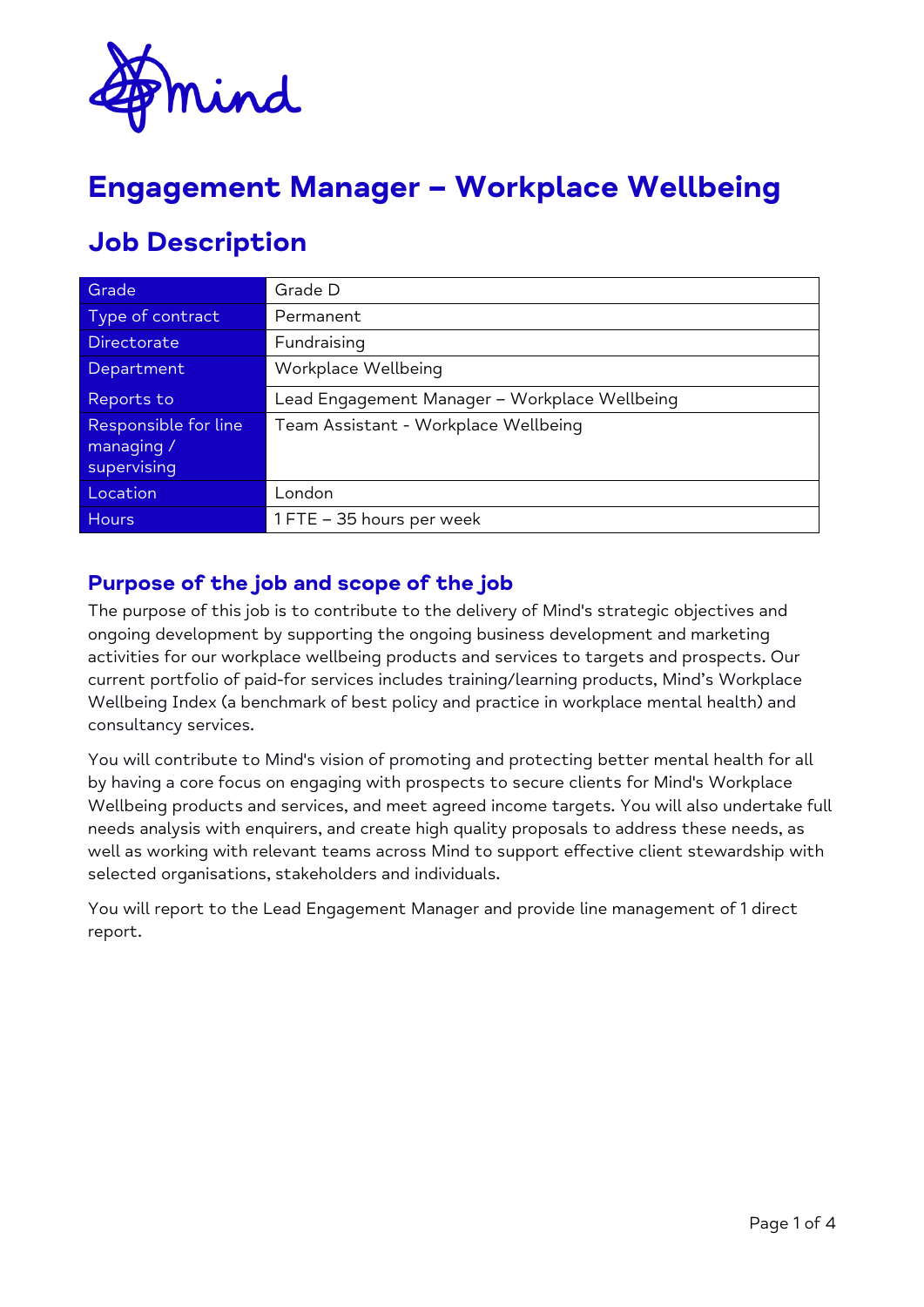## **Key Responsibilities**

- Work closely with prospective clients to gain an in-depth understanding of their requirements by conducting full needs analysis, and writing proposals to address these needs, developing key recommendations to enable them to improve their approach to workplace wellbeing in line with Mind's offering
- Lead on business development activities for Workplace Wellbeing, including marketing, attending events and conferences as appropriate, and support the Lead Engagement Manager with responding to tendering opportunities
- Keep fully abreast of Mind's offerings within the Workplace Wellbeing space and beyond, to ensure that you are providing the best possible service to meet prospective client needs with the most appropriate products and services as our portfolio of products and services grows and evolves over time
- Support proactive marketing and business development in Wales, including identifying and recruiting clients in Wales via regular in person meetings, events and other communications
- Work with other key teams across Mind, including Corporate Partnerships and Comms/Media to ensure a coordinated approach to stakeholder communications and interactions and support effective client stewardship
- Be responsible for effective contact management, working with Workplace Wellbeing colleagues to identify and generate leads and maximise cross-selling opportunities across existing contacts
- Meet agreed income targets by securing clients and maximising the sales conversion rate
- Line manage the Team Assistant and be responsible for their development, ensuring they have the skills and knowledge to undertake their role and are line managed in accordance with Mind's values and procedures, including supervision and appraisal
- Ensure relevant contractual documents are in place where appropriate (e.g. Nondisclosure Agreement, Statement of Work, Terms & Conditions etc), liaising with internal and external contacts to facilitate this where necessary
- Adhere to Mind's internal systems and processes, including financial processing, updating the CRM, internal and external reporting etc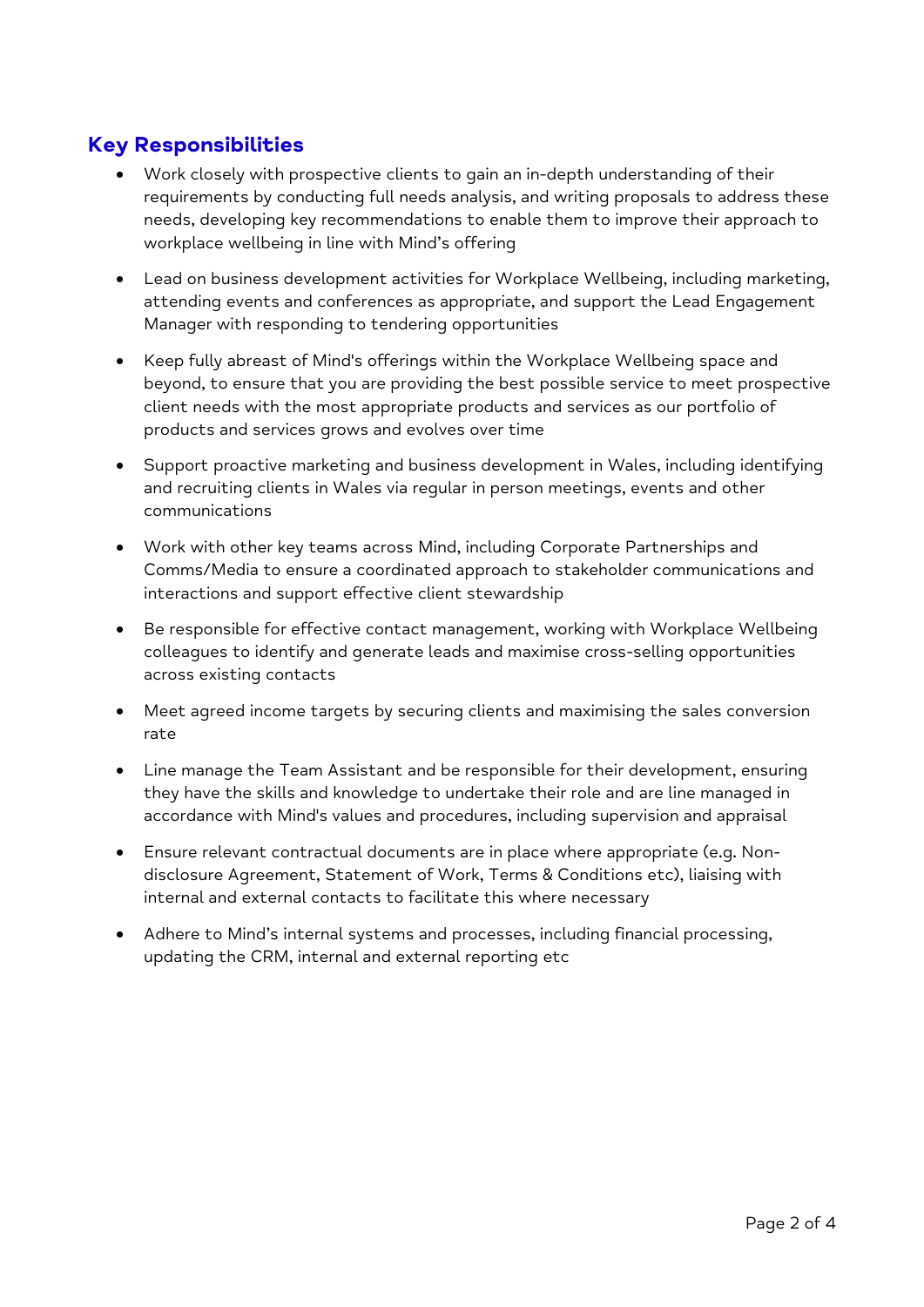### **Expectations**

All members of staff at Mind are expected to embody our mission, values and competencies. This includes an expectation that they will:

- Show passion for what Mind does and the changes that we are making for people with mental health problems
- Work collaboratively across teams, departments, locations and organisations
- Stand up for what they believe is best and trust in themselves and each other
- Be open to others and ourselves and show a commitment to learning
- Be open to change and respond flexibly and quickly to the changing world
- Demonstrate organisational awareness and see the bigger picture while working towards objectives
- Communicate effectively, ensuring their messages are understood and that they strive to understand others
- Value diversity and treat others with respect, showing sensitivity towards differences, promoting and encouraging diversity, and building on people's different skills and talents to enhance the quality of their own and other's work
- Take responsibility for their decisions